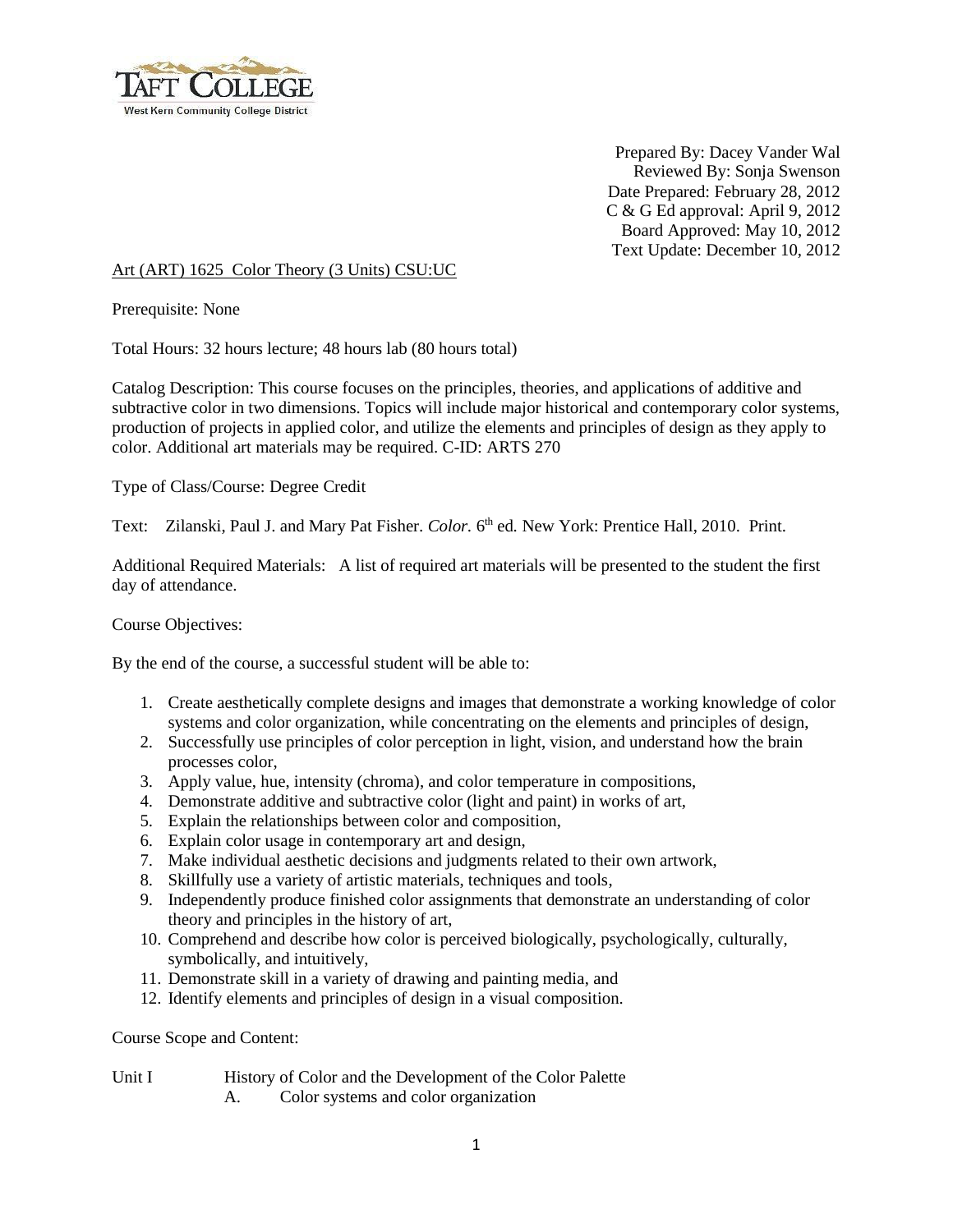

|                                        | Colors, palettes and materials<br><b>B.</b><br>$\mathbf{C}$ .<br>Identifying and understanding color mixtures                                                                                                                                      |
|----------------------------------------|----------------------------------------------------------------------------------------------------------------------------------------------------------------------------------------------------------------------------------------------------|
| Unit II                                | The Perception of Color<br>Light, vision, and how the brain understands color<br>A.<br>Value, hue, intensity (chroma), and color temperature<br><b>B.</b><br>Additive and subtractive color (light and paint)<br>C.<br>Color and composition<br>D. |
| Unit III                               | Cultural Influences on Color Usage<br>Color usage in contemporary art and design<br>Α.<br>Color and Technology<br><b>B.</b>                                                                                                                        |
| Unit IV                                | Creative Use of Color<br>Ascertaining personal technique<br>A.<br>Relating personal technique with appropriate subject matter<br><b>B.</b><br>Critical evaluation and critique of class projects<br>$C_{\cdot}$                                    |
| Course Scope and content (Laboratory): |                                                                                                                                                                                                                                                    |
| Unit I                                 | <b>Safety Hazards</b>                                                                                                                                                                                                                              |
|                                        | Safe use of drawing and painting tools<br>A.<br>Safe storage and disposal of drawing and painting materials and fixatives<br><b>B.</b>                                                                                                             |
| Unit II                                | Application of Knowledge                                                                                                                                                                                                                           |

- A. Appropriate use of drawing and painting tools
- B. Appropriate use of supports when using drawing and painting media

Unit III Skill Practice

- A. Skill practice with drawing and painting tools
- B. Skill practice with drawing and painting media

Learning Activities Required Outside of Class:

The students in this class will spend a minimum of 3-5 hours per week outside of the regular class time doing the following:

- 1. Skill and technique practice
- 2. Problem solving activity or exercise

Methods of Instruction:

- 1. Activity and assigned projects
- 2. Individual and group criticism
- 3. Class Discussions
- 4. Demonstrations